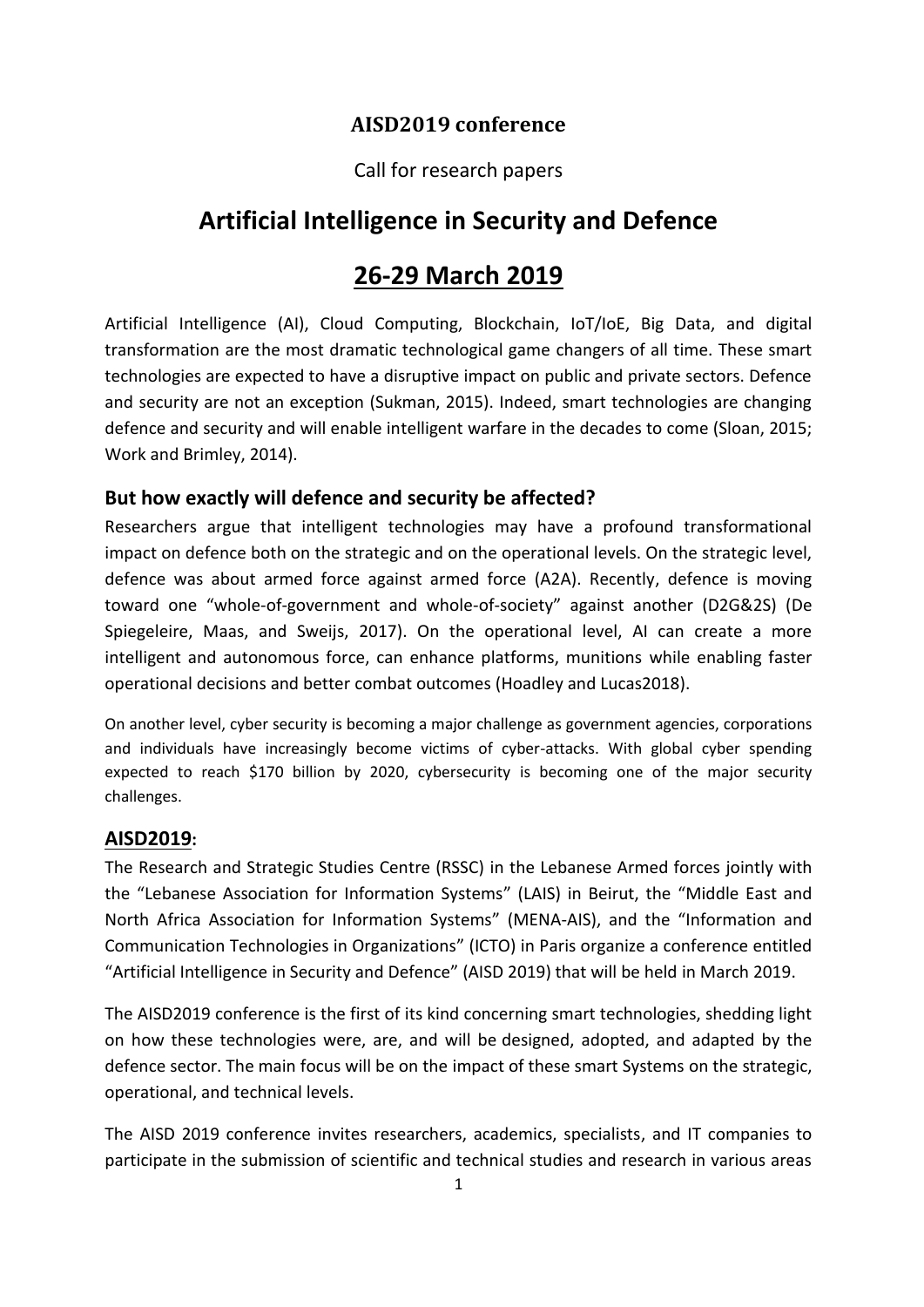of smart and informational technology in the security and defence sectors, especially innovative and rigorously developed conceptual, empirical contributions, applications, and deployment strategy and requirements. It also encourages multi-disciplinary research focusing on Intelligence for national security and counter terrorism, cyber and traditional warfare, and logistics and support.

The conference will also host workshops providing the AI community with the opportunity to meet, brainstorm, and exchange ideas on specific AI research themes (Cloud Computing, Blockchain, IoT/IoE, Big Data, Digital Transformation…) related to defence and security.

### **Topics (but not limited to):**

- Legal framework (local and international) and ethics.
- Big data and AI for defence, security and Public sector.
- Smart technologies to improve security against terrorism.
- Application of Big Data Analytics against risk index in defence, security and public sector.
- AI and Big Data's role in Cyber security, cyber and traditional warfare.
- AI and Big Data Applications in counter-terrorism, pre and post attacks.
- AI role in security engineering process.
- AI role in counter-espionage.
- AI role in mobile phone security and data tracking.
- AI and threat modelling in defence and security.
- AI distributed design and implementation for security and defence.
- AI human-centred design for security and defence.
- Data Mining in defence, security and public sector.
- Artificial Intelligence implementation, adoption, adaptation by armed forces.
- Digital transformation and Inter-organisation data sharing.
- The role of social media intelligence and analysis in defence and security.
- AI and deep learning to identify terrorist propaganda.
- ERP and Innovation in defence and security (HR, Supply Chain, Logistics and support ...).
- IoT/IoE and their role in the global defence.
- IoT/IoE in the public sector.
- AI as strategic tool for advanced warfare.
- Blockchain and cyber security.
- Blockchain and Digital Currencies in defence, security and public sector.
- Smart Buildings/Cities in defence, security and public sector.
- Digital Forensics.